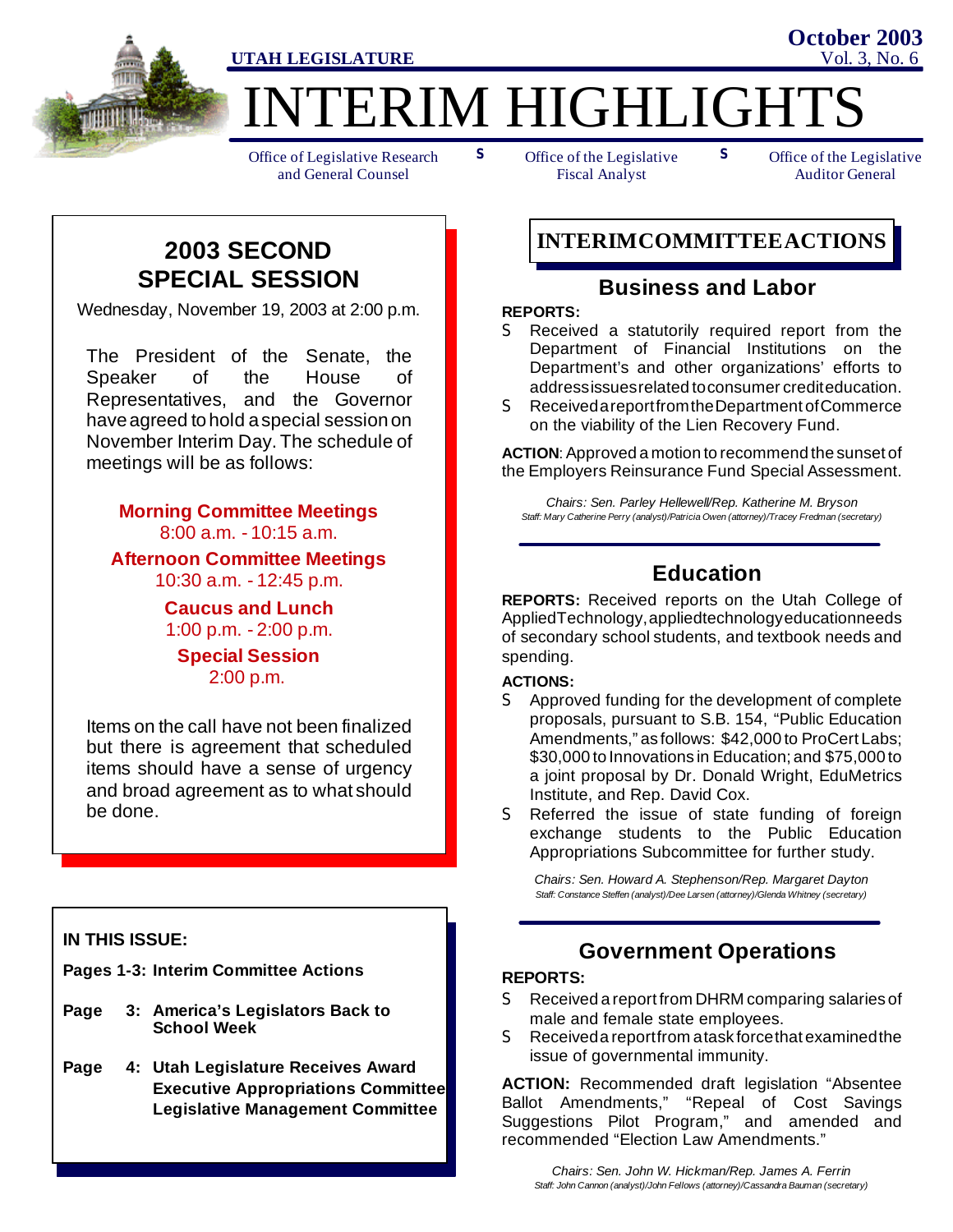# **Health and Human Services**

### **STUDIES:**

- S Reviewed and discussed draft legislation "Insurance Code Exemption."
- S Reviewed and discussed draft legislation "Utah Pharmaceutical Insurance Program."

**REPORT:** Received a report from the Department of Health's Ad Hoc Pharmaceutical Advisory Committee on improving access to prescription drugs.

*Chairs: Sen. Sheldon Killpack/Rep. Mike Thompson Staff: Mark Andrews (analyst)/Catherine Dupont, Stacey Snyder (attorneys)/Joy Miller (secretary)*

### **Judiciary**

**STUDY:** Began a sunset review of the Utah Commission on Criminal and Juvenile Justice which will be continued at the committee's November meeting.

#### **REPORTS:**

- S Received a report from the Child Support Advisory Committee regarding its proposal to increase the state's child support guideline statutes.
- S Received a report from the Utah Commission on Criminal and Juvenile Justice regarding its "First Annual DUI Report to the Utah Legislature."
- S Received a report from the Utah Sentencing Commissionregardingitsrecent publicationof a"DUI Best Sentencing Practices Guidebook."

#### **ACTION:**

- S Amended and recommended draft legislation "Trust Law Amendments."
- S Recommendeddraftlegislation "Court Security Fund Amendments."

*Chairs: Sen. David L. Gladwell/Rep. Ben C. Ferry Staff: Jerry Howe (analyst)/Esther Chelsea-McCarty (attorney)/Cassandra Bauman (secretary)*

## **Law Enforcement and Criminal Justice**

### **STUDIES:**

- S Continued discussion on substance abuse policy reforms.
- S Discussed draft legislation "Drug Lab Cleanup and Disclosure" to implement methamphetamine drug lab cleanup procedures.

**REPORT:** Received an annual report on the DUI Best Practices Sentencing Guidelines.

**ACTION**: Directed the Commission on Criminal and Juvenile Justice to bring final recommendations to the November committee meeting.

*Chairs: Sen. D. Chris Buttars/Rep. DeMar "Bud" Bowman Staff: Jami Momberger (analyst)/Susan Creager Allred (attorney)/Tracey Fredman (secretary)*

### **Natural Resources, Agriculture, and Environment**

**STUDY:** Discussed H.B. 17 "Agricultural Product DealersAct Amendments" (2003 G.S.) and the need for further statutory modifications.

#### **REPORTS:**

- S Received a report from the state geologist on Utah GeologicalSurveyefforts tocreate geologicmapping through the STATEMAP program.
- S Received a report from the Department of Agriculture on milk marketing orders and discussed ways to increase the pay price for milk producers.

*Chairs: Sen. Beverly Evans/Rep. Craig W. Buttars Staff: Brian Allred (analyst)/Jeanenne Larson (attorney)/Joy Miller (secretary)*

## **Political Subdivisions**

### **STUDIES:**

- S Received information regarding the capabilities of GIS (Geographic Information Systems), the role of the Automated Geographic Reference Center, and the ways GIS might assist in planning for critical regional facilities.
- S Received information regarding the role of the State Planning Coordinator and the Resource Development Coordinating Committeein assistingin the prevention or resolution of conflicts between governmental entities in the siting of criticalregional facilities.
- S Received information regarding UTA's proposal to make interlocal agreements more enforceable and exempt UTA from municipal/county land use regulation within railroad corridors.

**ACTION:** Recommended draft legislation, "Municipal Annexation Petition, Notice, and Signature Provisions."

*Chairs: Sen. Carlene M. Walker/Rep. Kory M. Holdaway Staff: Joseph Wade (analyst)/Robert Rees (attorney)/Wendy Bangerter (secretary)*

## **Public Utilities and Technology**

### **STUDIES:**

- S Discussed unsolicited email issues including the need to protect legitimate business, the status of approximately 900-1200 lawsuits filed under Utah's laws, the need for definitions and a Safe Harbor provision, and how to protect email recipients from "spam" email.
- S Discussed Questar's "Green Sticker" program and considered the need for the program, how it is managed, and who should bear its costs.

*Chairs: Sen. Leonard M. Blackham/Rep. Stephen H. Urquhart Staff: Richard North (analyst)/Thad LeVar (attorney)/Clay Hatch (secretary)*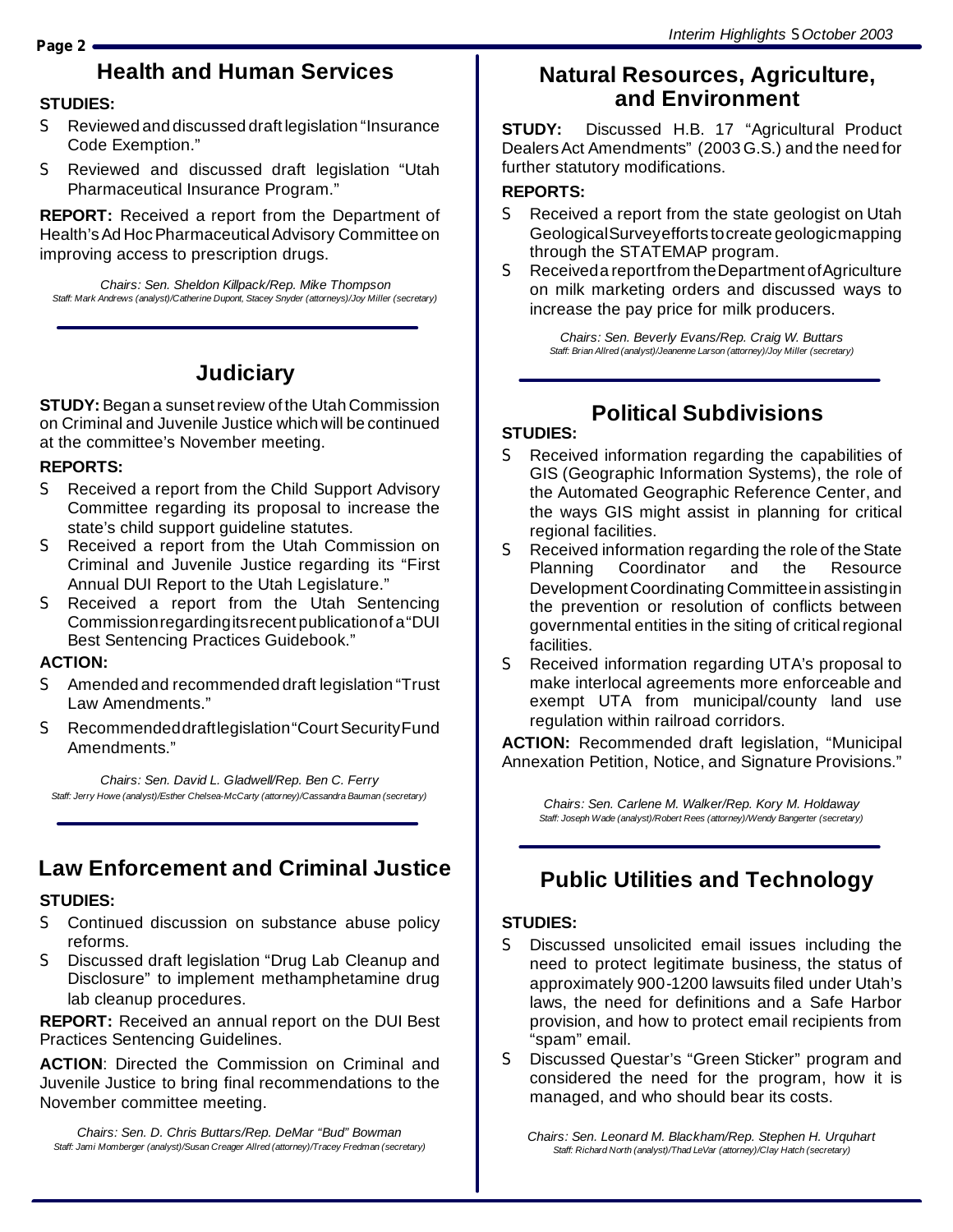## **Revenue and Taxation**

### **STUDIES:**

- S Reviewed proposed legislation "Individual Income Tax AmendmentsFor Education Funding." The legislation would raise approximately \$88 million in additional revenue next fiscal year and include the following changes: (a) repealing the deduction for federal income taxes paid; (b) phasing out the personal exemption for taxpayers with more than two dependents; (c) changing the tax brackets; and (d) providing for a state earned income tax credit.
- S Reviewed proposed legislation "Residential Property Tax Exemptions" and "Exemptions to Residential Property Tax."
- S Reviewed proposed changes to the Streamlined Sales and Use Tax Act that was enacted during the 2003 General Session.
- S Received a report from staff on payments of sales tax revenue by municipalities to selected retail businesses.

**REPORT:** Received a report from the Office of the Legislative Auditor General regarding its audit of the Division of Taxpayer Services within the Utah State Tax Commission.

**ACTION:** Recommended draft legislation "Sales and Use Tax - - Repeal of Cable and Satellite Service."

*Chairs: Sen. Curtis S. Bramble/Rep. Wayne A. Harper Staff: Bryant Howe (analyst)/Rebecca Rockwell (attorney)/Sandra Wissa (secretary)*

### **Transportation**

**STUDY:** Considered draft legislation "Fuel Tax Provisions for Clean Fueled Vehicles" which repeals the clean special fueltax certificate and requires a retailer to collect a per gallon fuel tax on clean fuels sold for motor vehicle use.

#### **REPORTS:**

- S Received the First Annual DUI Report to the Legislature by the Utah Commission on Criminal and Juvenile Justice.
- S Received an update on the Uninsured Motorist Database Program from the Driver License Division.

**ACTION:** Recommended draft legislation "State Highway System Changes" which deletes from the state highway system, SR-308 near Kodachrome Basin State Park and a portion of SR-74 near Alpine.

*Chairs: Sen. Dan R. Eastman/Rep. Joseph G. Murray Staff: Benjamin Christensen (analyst)/Shannon Halverson (attorney)/Wendy Bangerter (secretary)*

### **Workforce Services & Community and Economic Development**

### **ACTIONS:**

- S Recommended draft legislation "Unemployment Insurance Benefits-Social Security Benefits Offset."
- S Recommendeddraftlegislation"EmploymentSecurity Modifications."

*Chairs: Sen. Scott K. Jenkins/Rep. David N. Cox Staff: Mark Steinagel (analyst)/Jim Wilson (attorney)/Glenda Whitney (secretary)*



### **AMERICA'SLEGISLATORSBACKTOSCHOOLWEEK Another Successful Year in Utah**



America's Legislators Back to School Week is designed to teach young people—the nation's future voters and leaders—what it's like to serve as an elected official: the processes, pressures, debate, negotiation, and compromise that are the very fabric of representative democracy. Utah's legislators visited schools last month and led students in mock sessions, simulated committee hearings, held question and answer sessions, and taught bill drafting to bring civics to life in the classroom.

Legislators participating in this vital civic education program exemplified the spirit of public service showing a 77% increase from last year in schools, classrooms, and students visited.

> School Visits: 160 Classroom Visits: 530 Students Visited: 15,900

Legislatorswereverysuccessfulin buildingpublic trustand confidence in state government—as demonstrated by a class of 3rdgraderswhoenthusiastically gavehugs totheir senator.

Five newspapers and two TV channels covered the event following legislators into the classroom. One representative visited 11 schools in her legislative district and said she hada blastfacilitating mocksessions inEACH of the 55 classroomsshe visited.Several legislatorsvisited all of the schools within their legislative districts.